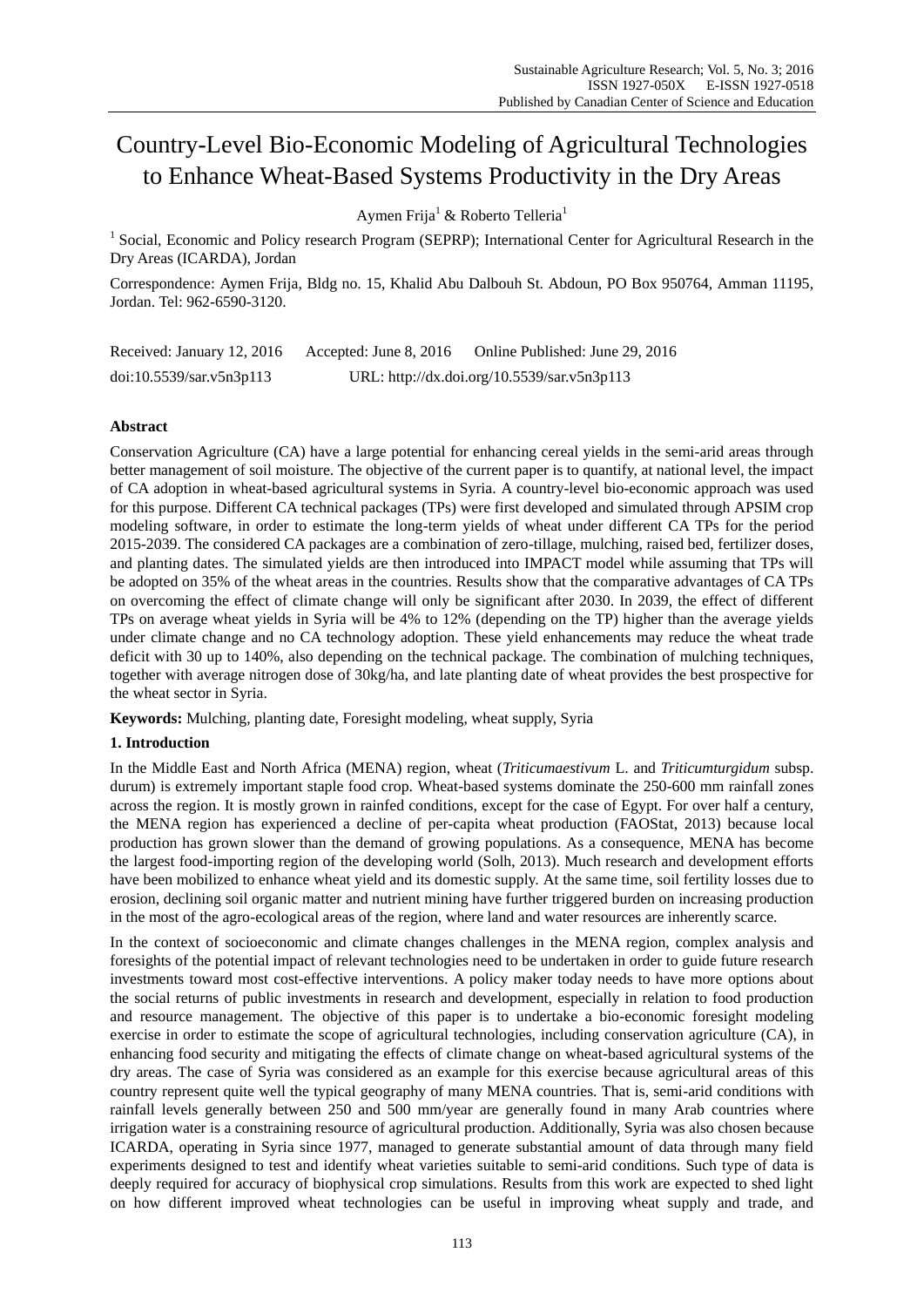mitigating the effect of climate change through enhancement of wheat yields.

CA technologies (i.e. residue retention and zero-tillage sowing) and raised bed, which will be analyzed in this paper, have been successfully and largely adopted in semi-arid regions around the world. It is now agreed in the specialized literature that, CA practices have become a key component of cereal-based systems, and had significant impact in enhancing agricultural productivity in these semi-arid areas (Corbeels et al., 2014; Nyakudya & Stroosnijder, 2015). Benefits of conservation agriculture technologies include more efficient crop water use and increased yields through improved soil water infiltration and storage, reduced evaporative losses with residue retention, enhanced soil fertility through higher levels of soil organic matter. Similarly, raised-bed cropping is another improved technology with potential to enhance grain yield production. Complementary to these improved technologies, some appropriate management practices, including proper time of sowing the crop and optimum fertilizer applications, can substantially increase crop yield and have been modeled in our simulations. As part of the sustainability of cropping systems, such improved technologies can be highly effective as possible alternatives to the conventional soil and residue management practiced in MENA region. Research has shown that in semi-arid environments of the MENA region, wheat yield increased with zero-tillage compared to conventional tillage under relatively drier conditions as determined by site and season (Moeller et al., 2013).

Bio-physical systems approaches using crop simulation techniques are suitable for quantifying effect of such improved agricultural technologies. Hence it is important to carry out crop simulation exercises with these improved practices in the wheat based systems in order to address the agricultural sustainability issues which can improve food security, increase wealth in rural areas, and maintain land productivity and water resources. Keeping view of the above concerns, improved technologies, outlined in detail below, were adopted to simulate their impact on wheat productivity in Northern Syria. Crop simulations will even be more insightful when combined to a wider economic modeling approach where extrapolations of biophysical results and their economic interpretation improve the understanding of the potential of improved technologies. For this purpose, biophysical simulations have been suited, in this study, to a global partial equilibrium economic modelling approach using the IMPACT model (International Model for Policy Analysis of Agricultural Commodities and Trade).

The remaining of the paper is organized as follows: the next second section presents a generic description of the improved technologies and their potential in the MENA region, particularly for wheat. The third section provides a description of the research design in addition to the biophysical and economic methods. The fourth section presents the results of the study, while a last section concludes.

### **2. A Review of Conservation Agriculture and Its Potential in the MENA Region**

The CA is considered as a form of sustainable agriculture, based on a set of techniques that sustain agriculture in its physical, economic, environmental and social dimensions (Lamarca, 2000; Pieri & Steiner, 1997). It aims to ensure long-term economic viability and environmental sustainability of farms, which in turn allows improving their income and livelihoods. CA also refers to various practices that allow soil management for different land uses that alter its composition, structure and natural biodiversity and prevent erosion (Mrabet, 2001). The application of CA is mainly based on the three principles: (i) minimal soil disturbance by using the technique of direct planting of crop seeds, (ii) permanent soil cover especially by crop residues and cover crops and finally (iii) crop rotations (Anderson, 2005; FAO, 2014). These principles allow combining profitable agricultural production with environmental sustainability. However, the simplest form of CA, which is also the most easily adopted form, refers only to the no-tillage technique, using no-till seeders.

No tillage techniques are mainly depending on soil preparation, where the soil cover should be opened to place the seed into a seeding slot. The effectiveness of this operation is depending on the size of the seed slot as well as the associated movement of soil that should be minimum. Furthermore, an ideal seed slot would be completely covered by mulch again after seeding and no loose soil should be visible on the surface (Seguy et al., 2001). The preparation of land for seeding or planting under no-tillage is also based on slashing or rolling the weeds, previous crop residues or cover crops; or spraying herbicides for weed control, and seeding directly through the mulch. The crop residues can be retained either entirely or to an adequate amount that guarantees a complete soil cover, whereas fertilizer and amendments are applied either on the soil surface or during seeding.

CA was considered in this study for many reasons, among them its capacity to enhance and sustain increased wheat yield, protection against land degradation and loss of soil fertility, its environmental services (carbon sequestration), and finally its great potential to mitigate the effect of climate change (through all the above mentioned advantages). Many reports (ICARDA 2011; IFPRI, 2012) stress the comparative advantage of this technology when compared to other wheat technologies such as breeding, supplemental irrigation, or others. This suggests that public investments in promoting CA might have higher social return compared to investing in other technologies. Our choice of CA is also due to the important potential of this technology to be adopted in the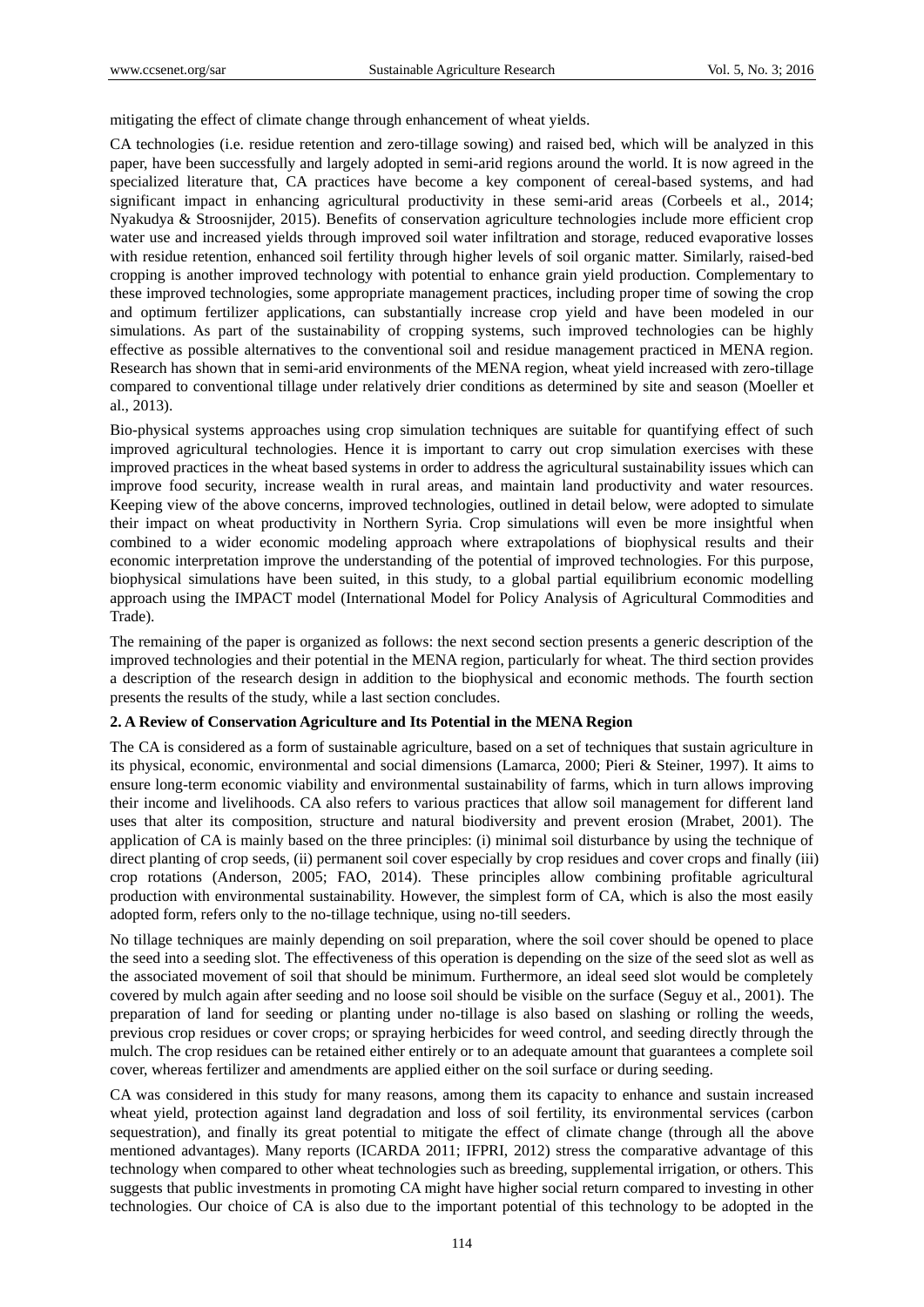MENA region. In fact, compared to other regions (North and Latin America, and Australia), CA techniques (even the most simple among them) have not widely been applied by MENA countries on their most strategic crops such as cereals (occupying the most important share of agricultural land). This means that the promotion of CA in these countries can create important advantages and opportunities for enhancing food security and mitigating the effect of climate change.

Conservation agriculture is applied on roughly 39,000 hectares in the West Asia region, including Iraq and Syria (ICARDA., 2011), where spontaneous adoption of CA has been catalyzed by fuel shortages and by some research projects which have resulted in increasing the availability of locally produced affordable no-till seeders - now being exported to other West Asian and North African (WANA) countries (ICARDA., 2011). According to Boulal et al. (2014), adoption of CA in the North African countries offers multiple benefits to farmers, but is still lagging behind. This paper simulates long-term effects of specific wheat improved technologies, analyzing the importance of these technologies for potential yield growth in Syria.

### **3. Bio-economic Modeling of Improved Wheat Technologies in Syria: a Soft Linking Approach**

The combination of biophysical and economic models in foresight studies become necessary when considering long-term effects of climate and environmental factors affecting biophysical processes of crop production. Biophysical simulations can provide relevant parameters used in precise calibration of economic foresight models. In this study, we used bio-economic simulations as an approach to combine biophysical crop simulations and economic modeling.

### *3.1 Crop Modeling*

The crop model, APSIM- Agricultural Production Systems Simulator, Version 7.5, was used to simulate crop phenological development, biomass accumulation, grain yield, nitrogen (N) and soil water balance in farming systems operating on daily time steps. APSIM has been extensively tested and evaluated against data from experimental studies, which demonstrates that the model is capable of simulating crop growth and yield for different environments, soil types and crops. It has been used across the world by various researchers for crop growth, N fertilizer treatment, simulation of conservation agriculture practices and yield simulation. The testing of APSIM performance for the conditions at Tel Hadya in Northern Syria has shown that APSIM is suitable for simulating wheat based cropping systems in Northern Syria (Dixit & Telleria, 2015). In this current paper, APSIM is only used for simulating the effect of different technical packages using the following methodology guidelines.

### 3.1.1 Data and Sites

An important and representative site of dry wheat growing area of Northern Syria viz., Tel Hadya (36.01°N) 36.93°E) was selected where ICARDA and local agricultural research institutes have maintained on-farm weather stations. Long-term daily weather data, soil data and data from the wheat cultivar grown in the sites were collected in order to calibrate and apply APSIM. The rainfall in these sites predominantly occurs from November to May, for about seven months, on which the cropping seasons lie. About 90% or more of the total annual rainfall takes place in these seven months (315 mm in Tel Hadya, 243 mm in Breda).

Long-term, i.e., 50 years, daily weather data (maximum and minimum temperatures, solar radiation and rainfall) required for crop modeling studies were generated using Long Ashton Research Station Weather Generator (LARS-WG)-version 5.5. This weather generator is a semi-parametric or empirical stochastic weather generator that incorporates stochastic numerical models to produce time series of daily weather variables that aim to mimic the observed weather variables based on the statistical properties. LARS-WG requires several years of historical climate records i.e., daily observed weather data to first calibrate before embarking on long-term weather data generation, so 33 years of daily weather data was used for calibrating Tel Hadya sites. The value of LARS-WG in generation of long-term daily weather data and the quality of generated data in Northern Syria has already been studied under the purview of the Global Future Project at ICARDA.

Long-term simulations were carried out using APSIM crop simulation model that simulates the crop phenological development, biomass accumulation, grain yield, nitrogen (N) and soil water balance in a farming system and operates on daily time steps. The latest version APSIM 7.5 was used for this study. APSIM has been extensively tested and evaluated against data from experimental studies, which demonstrates that the model is capable of simulating crop growth and yield for different environments, soil types and crops. It has been used across the world by various researchers for crop growth, N fertilizer treatment, simulation of conservation agriculture practices and yield simulation. The testing of APSIM performance for the conditions at Tel Hadya in Northern Syria has shown that APSIM is suitable for simulating wheat and chickpea based cropping systems in Northern Syria (Dixit & Telleria, 2015).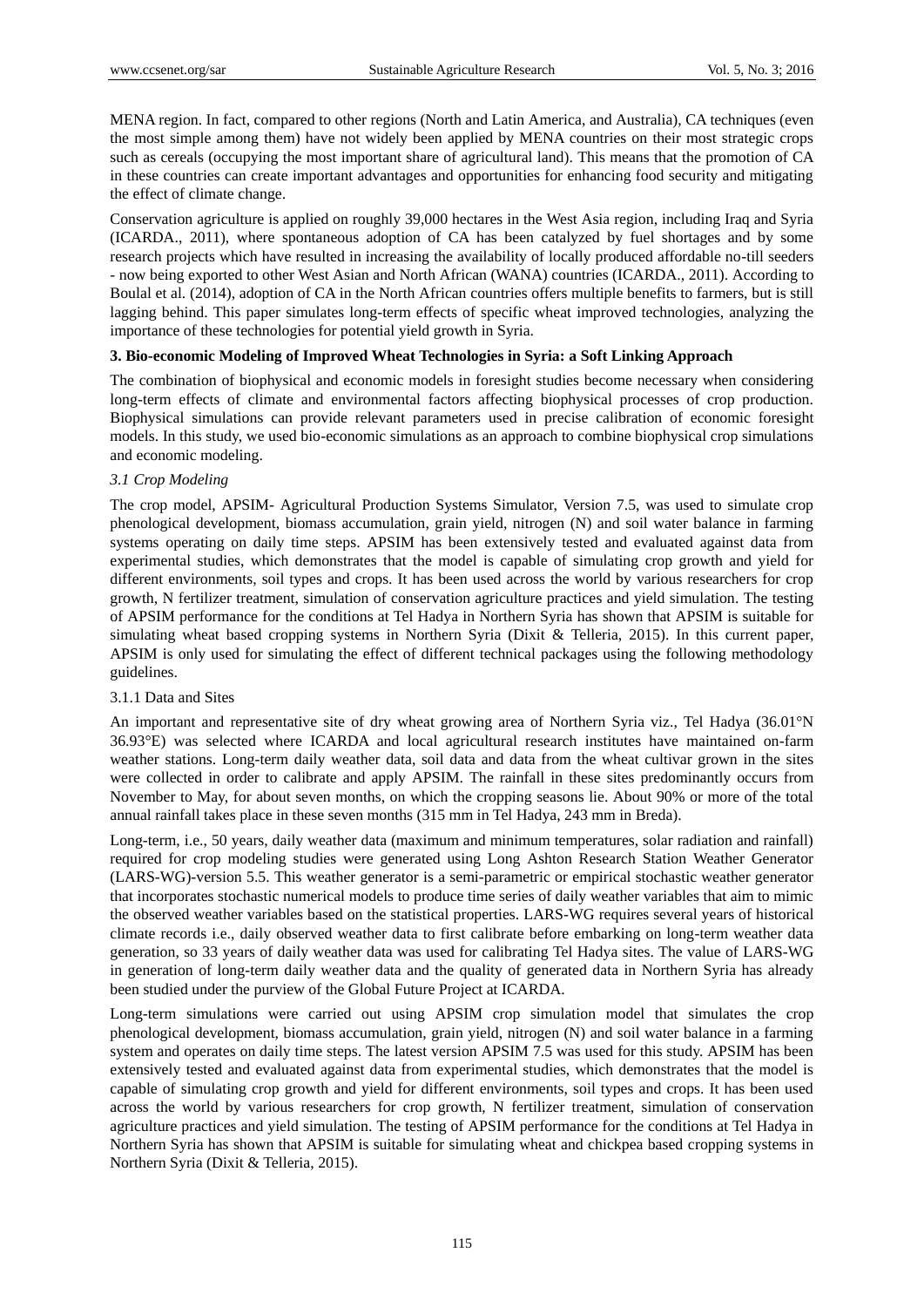## 3.1.2 Management Practices Simulated

The impact and benefit of 3 important technologies viz., Zero-tillage, Mulching and Raised bed cropping was seen over conventional cropping in addition to two time of planting and three fertilizer rates. Three fertilizer rates were chosen as the farmers are using varying fertilizer practices and it is good to see impact of different fertilizer rates to know the direction of our recommendations to the farmers. Also, as the impact of these technologies is more pronounced when higher rates of N are applied hence it makes sense to test the impact of these technologies using different fertilizer rates.

## 3.1.3 Agricultural Technologies Simulated

Conventional tillage: Conventional tillage is the normal practice that farmers adopt in the region which includes removal of residue by the tillage operation. Generally, two tillage operations are carried out before sowing. The conventional tillage was simulated by applying two tillage operations, first on 1st October and the second on 1st November with the seed bed preparation depth of 5 and 15 cm at first and second tillage operation. Ten percent of residue was incorporated in to the soil and 90% residue was removed during conventional tillage operation.

Zero-tillage: Zero-tillage was simulated by complete residue retention without any tillage operation and hence no residue was removed from the field contrary to the conventional tillage practice. This means that the grain was harvested and the entire residue was left in the field at harvest.

Mulching: Mulching was simulated by complete residue retention and 6,000 kg/ha wheat residue mulch added at sowing with C:N of 80 during wheat cultivation. C:N determines the speed of residue decomposition and mineralization. Lower the C:N, the higher the rate of decomposition and mineralization.

Raised-bed cropping: Raised-bed was simulated by allowing 12-15% moisture increased up to a depth of 0-45 cm soil layers and only 25% residue removed at harvest hence residue retention was 75%.

## *3.2 Economic Foresight Modeling: Assessing the Long Term Effect of CA Packages Adoption on the Wheat Sector in Syria*

## 3.2.1 Linking Biophysical and Economic Models

The methodological approach used in this paper is based on a soft linking approach of a biophysical crop simulation model with the economic model. The "soft" nomination is due to the fact that the inputs of the biophysical model are simply formulated within few adoption scenarios, and considered as inputs of the economic model. An inputs/outputs function is specified together with an adoption function for each scenario. Adoption scenarios are discussed at the end of this section.

The IMPACT model (IFPRI, 2013) was used for simulating the long-term economic impact of varieties adoption. IMPACT is a partial equilibrium global agricultural sector model combining biophysical data about crops growth and yields (under different environmental and climate conditions) together with economic simulations of international world market and trade for 56commodities including wheat, rice and maize. Equilibrium price at the world market can be then converted into domestic prices for each country, and producers/consumers welfare can then be calculated. IMPACT is considering 159 regions (country) and 154 water basins; which combines into 320 "food production units".

Agronomic and management factors play crucial role in enhancing the yield of improved varieties. We used the IMPACT model to test technical packages and their effects on improving yields in the frame of climate change. Because of agro-climatic conditions two Syrian sites were chosen to represent semiarid conditions of the country. In addition, long historical databases containing data from successive experiments in the same locations and for the same wheat varieties were used to facilitate the biophysical simulations.

3.2.2 Simulated Agricultural Technologies and Management Practices

Few technical packages (Table 1) have been developed for wheat crop (Sham03 variety) farming for the Syrian context. The Sham03 variety which is a high yielding wheat variety widely cropped in Syria was used in the biophysical simulation. These technologies were also combined together with two management practices related to the planting date and the dose of fertilizers (Table 1).

| CA Technologies        | Zero-tillage |    |      | Mulching |    |      | Raised bed |    |      |
|------------------------|--------------|----|------|----------|----|------|------------|----|------|
| Sowing data            | Early        |    | ∟ate | Early    |    | Late | Early      |    | Late |
| Nitrogen doses (Kg/ha) |              | 30 | 60   |          | 30 | 60   |            | 30 | 60   |

Table 1. Combinations of CA and management practices simulated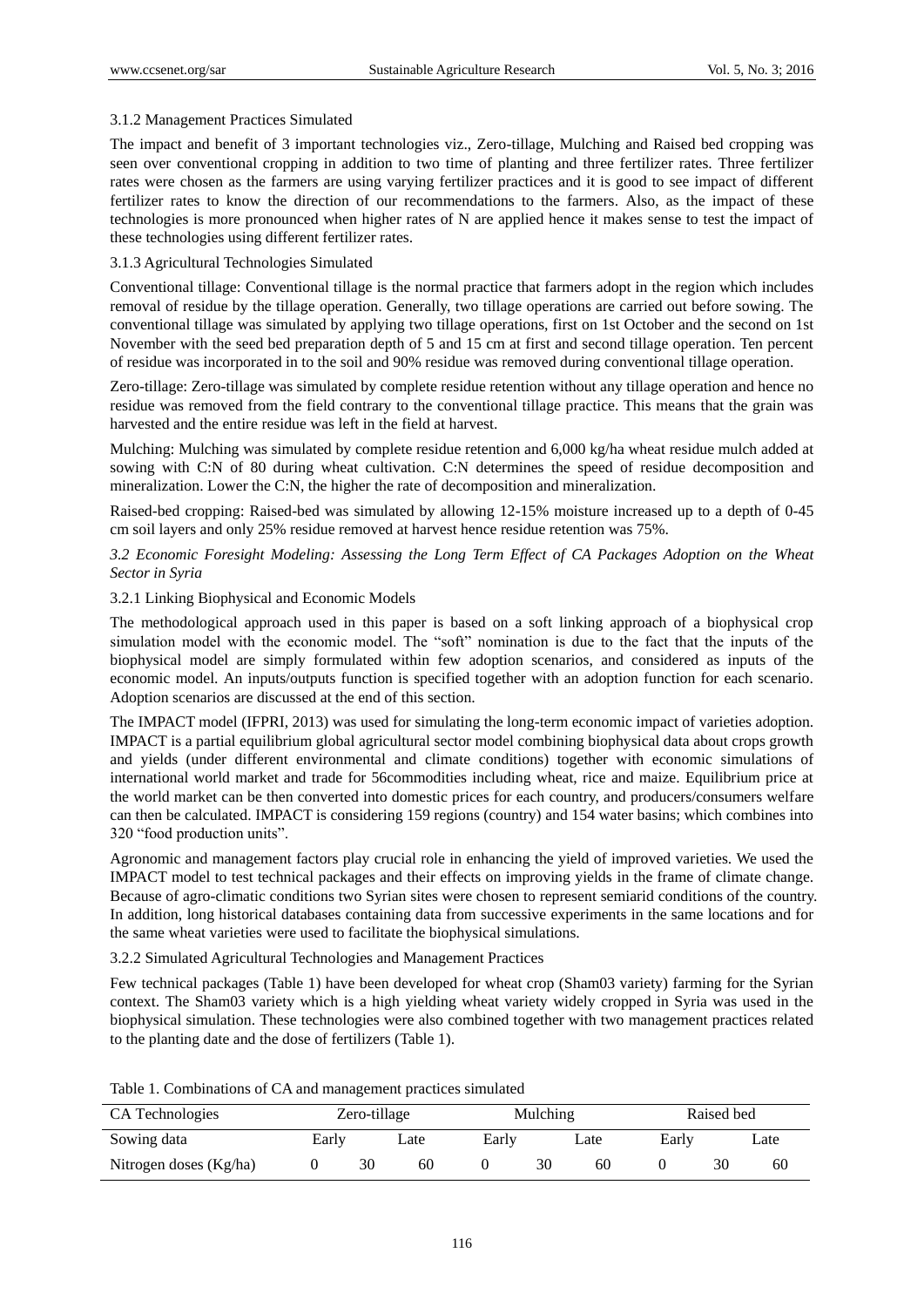As shown by Table 2, five combinations (technical packages: TPs) of technologies and management practices have been then selected to be simulated using the IMPACT model (Table 2).

| Name            | Technology simulated | Fertilizers dose (Kg N/ha) | Planting date  |
|-----------------|----------------------|----------------------------|----------------|
| TP1             | Zero-Till            | 30                         | Late planting  |
| TP <sub>2</sub> | Mulching             | 30                         | Early planting |
| TP3             | Mulching             | 30                         | Late planting  |
| TP4             | Raised bed           | 30                         | Early planting |
| TP <sub>5</sub> | Raised bed           | 30                         | Late planting  |

Table 2. Description of the technical packages (TP) simulated by APSIM for Sham03 in Syria and considered for the economic analysis

## 3.2.3 Adoption Rates to Be Considered in IMPACT Modeling

Each of the five technical packages have been simulated to achieve a maximum adoption rate of 35% of cultivated areas for the period 2015-2040. The adoption function is supposed to follow a logistic form, where the year 2028 is considered as median. The impact of these different technical packages has been simulated under the SSP3 socioeconomic scenario (OECD) and the GFDL (rcp8p5) climate change scenario. In SSP3 (or "Fragmentation""), economic growth is assumed to be much slower as a combination of multiple causes: lack of international cooperation, slow technological progress, and low education levels. This "conservative" scenario was chosen because of the political instability of the MENA region, which would also affect future economic growth and food demand.

## 3.2.4 Distribution of Yield Divers of TPs Compared to the Conventional Practices

From an agronomic perspective, effects of technology adoption on yields take from 5 to 7 years to be first assessed on farms. The full effect of technologies on yields will even take up to 15 years. For this reason, we assume that the difference in yields between packages and conventional wheat farming will be distributed between three time periods (P1, P2, and P3) as shown below. As example, if a given TP will generate in average 31% higher yields of wheat (compared to conventional farming with technical change) over the APSIM simulation period, this would mean that yields will increase annually with an average of 0.0127 (31% divided by 25 years needed to the yields to be fully established). This later average percentage will be introduced in IMPACT under the following distribution:

P1: First period of 5 years: where no much difference in wheat yield is yet observed between conventional and CA technologies. From  $1<sup>st</sup>$  year to  $5<sup>th</sup>$  year, TP3 is assumed to only generating annual wheat yields growth of 0.42%.

P2: Second period of 7 years, where the yield gap between conventional and improved technologies starts to be more obvious. From  $6<sup>th</sup>$  to  $7<sup>th</sup>$  year, TP3 will be assumed to generate annual wheat yields growth of 1.27%.

P3: Third period (rest of the IMPACT simulation period) where the yield difference between enhanced technologies and conventional farming will be established and stabilized. From 8<sup>th</sup> to 25<sup>th</sup> vear, TP3 will be assumed to generate annual wheat yields growth of 1.60%.

If we calculate the total of the previous average annual growth rates over the first 25 years period of our simulation, the results will be 31%. This type of distribution will be repeated for all technical packages.

## **4. Results**

### *4.1 Results of the Biophysical Model*

The results reported here are the averages from 50 years of continuous yield simulations. Results show that in almost all the cases, zero-tillage, mulching, or raised-bed at different fertilizer rates and sowing dates gave higher yields compared to conventional tillage (Table 3). Late sowing tends to provide more yield than early sowing. This can be attributed to the favorable conditions of crop growth when sowing takes place in December, especially in relation to the available water to the crops. At Tel Hadya, higher percentage change in yield was obtained for mulching treatment with 0 kg N/ha fertilizer application when the crop was sown early. The negative effects of early sowing are more pronounced when no fertilizer is applied. It can be concluded that planting in the month of December is the most optimum bet.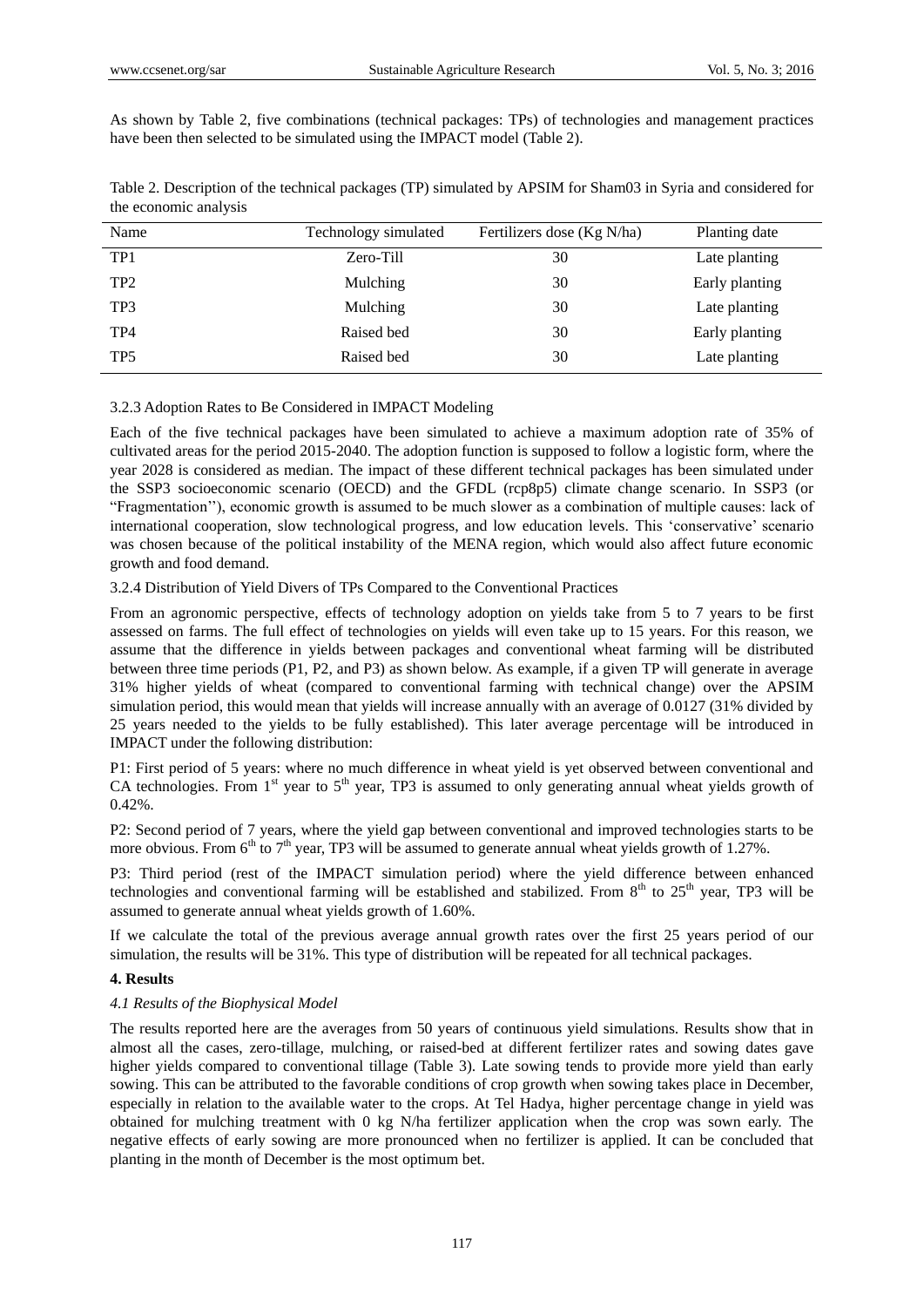|              | Planting time |                            |      |                            |      |      |  |
|--------------|---------------|----------------------------|------|----------------------------|------|------|--|
|              |               | Early                      |      |                            |      |      |  |
|              |               | Fertilizer rates (kg N/ha) |      | Fertilizer rates (kg N/ha) |      |      |  |
| Tel Hadya    | 0             | 30                         | 60   | 0                          | 30   | 60   |  |
| Zero-tillage | $-19.6$       | $-2.6$                     | 24.7 | $-13.0$                    | 11.3 | 49.8 |  |
| Mulching     | 20.3          | 17.8                       | 38.8 | 3.1                        | 31.9 | 65.3 |  |
| Raised-bed   | $-4.6$        | 5.9                        | 28.3 | 5.3                        | 26.4 | 51.0 |  |

Table 3. Percentage change in wheat yield in relation to different planting time, fertilizer rates and cropping technologies at Tel Hadya in Northern Syria

*Note.* GrayCelles design the selected technical packages for the economic simulation.

Fertilizer treatment also had bearing on the results of different technologies. In case of no tillage zero fertilizer application affected negatively the yield crop, even with improved seed variety. This can be due to the fact that when there is residue in the field (zero till) and not sufficient moisture available for decomposition because there is no nitrogen application, and therefore low rate of residue decomposition known as "immobilization effect". This suggests that the system requires more nitrogen for the residues to decompose and hence to produce more nutrients to the soil and plant. The combination of favorable temperatures, sufficient moisture and nitrogen determines the extent of mineralization and hence the crop growth and yield.

Zero-tillage appears to have a positive impact on yield in most cases when more fertilizer is applied, because more nitrogen is needed to avoid immobilization process. The zero-tillage technology can provide 37% more yield than the conventional tillage practice when 60 kg N/ha is applied (when results from early sowing and late sowing combined, Figure 1). This practice is not suitable at the study area when no fertilizer is applied and only little gains are observed when 30 kg N/ha is applied. If the crop is sown in December and 60 kg N/ha is applied, almost 50% more yield can be obtained (Table 2) which is highly promising.

Mulching on the other hand provides the highest yield gains whether early planting or late planting compared to all other technologies. The benefits are higher when 60 kg of nitrogen are applied. Mulching provides more residue, reduces runoff and drainage and stores water which can be used by the crops. More water also helps in decomposition of the residue. The yield gains from mulching can be about 52% (when results from early sowing and late sowing combined, Figure 1) and about 65% (Table 3) yield gains can be obtained when crop is sown in December and 60 kg N/ha is applied compared to the conventional tillage practice.

Yield gains from raised-bed technology fall in between the benefits of zero-tillage and mulching. However, as raised-bed is more suitable when there is irrigation, in cases of no irrigation mulching or zero-tillage can provide more yields depending on fertilizer application and planting time. When no fertilizer is applied there is almost no impact of raised-bed technology at Tel Hadya compared to the conventional tillage. The benefits kick-in only when there are higher rates of fertilizer application. Generally higher fertilizer rates have been always associated with substantially higher yields.



Figure 1. Average percentage yield change in wheat for different technologies based on different fertilizer application rates (combining early and late planting) at Tel Hadya, Syria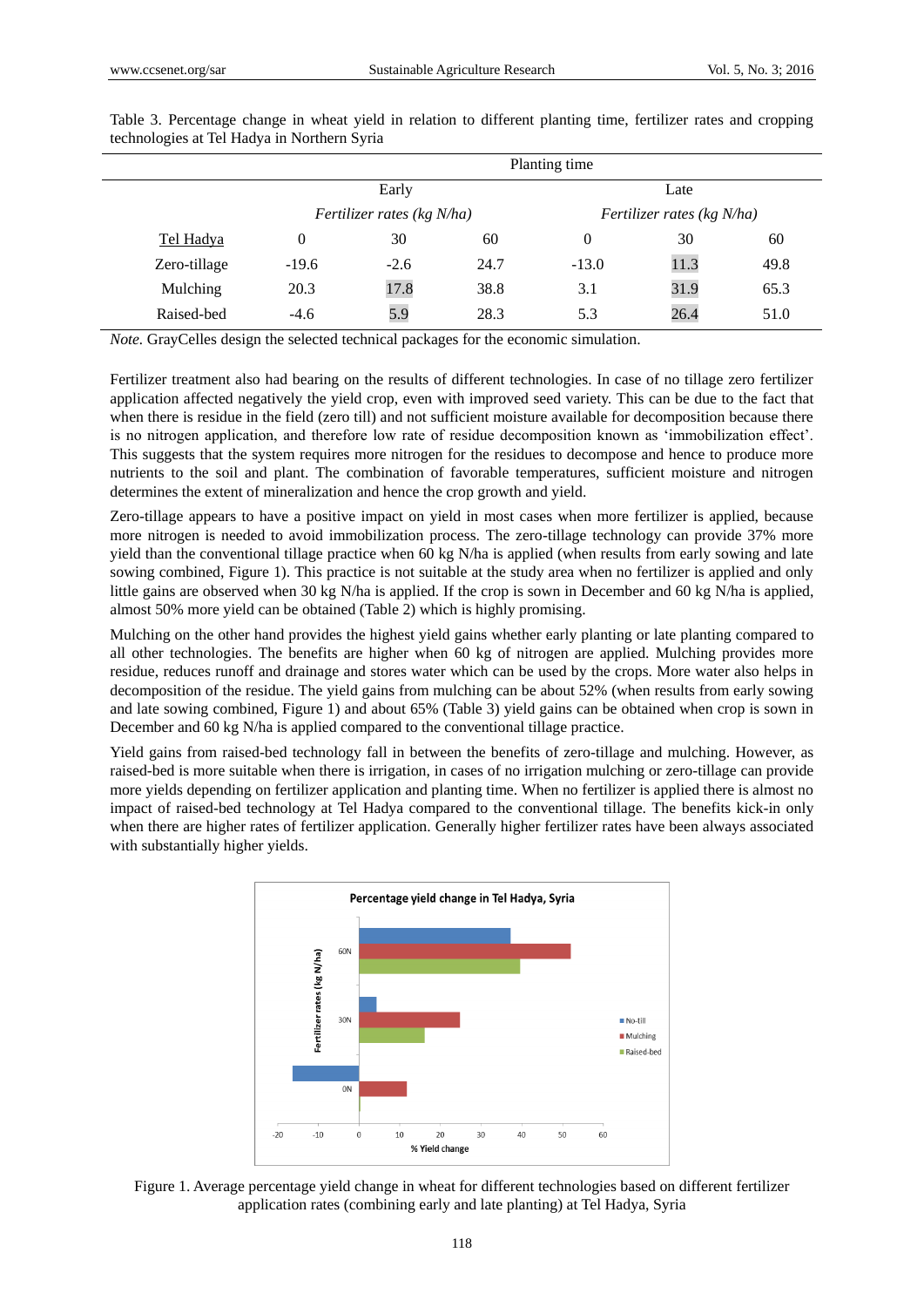## *4.2 Results of the Foresight Modeling*

This section presents the results of simulating the adoption of different technical packages for wheat production in Syria, assuming a progressive adoption of these TPs on a maximum of 35% of the total wheat area. Results concerns the trend of the average wheat yield in Syria after the adoption of these TPs, the trend of the total wheat supply, and the net trade of wheat.

## 4.2.1 Effect of Different CA Packages Adoption on Average Wheat Yield and Supply in Syria

Table 4 shows that the comparative advantages of TPs on overcoming the effect of climate change (compared to baseline scenarios without climate change) will be only significant after 2030. In 2039, TP3 will allow an increase of more than 12% of average wheat yield in Syria compared to the average yield of wheat under "climate change and no technology adoption scenario". Second-best technical package will be the TP5, which will also allow an increase of average wheat yields of about 9.8% compared to the latter scenario. We remind that the considered packages will be only adopted on 35% of the total wheat areas of Syria by 2039. This means that if more efforts will be made to promote the adoption of these TPs, an even higher average wheat yield in Syria can be reached.

Table 4. Impact of different TPs on the average wheat yield in Syria (% of change against baseline scenario: climate change without any technology adoption)

|                  |     | 2025                  |                       |                       | 2030             | 2039                  |                       |
|------------------|-----|-----------------------|-----------------------|-----------------------|------------------|-----------------------|-----------------------|
|                  |     | Average<br>Yield T/ha | % change <sup>®</sup> | Average<br>Yield T/ha | $\%$ change $^*$ | Average<br>Yield T/ha | % change <sup>®</sup> |
|                  | air | 5.94                  | 2.45                  | 6.29                  | 3.20             | 6.77                  | 4.29                  |
| No CC scenario   | arf | 1.51                  | 3.44                  | 1.58                  | 4.54             | 1.65                  | 6.45                  |
|                  | air | 5.79                  | --                    | 6.10                  | --               | 6.50                  |                       |
| With CC scenario | arf | 1.46                  | $\qquad \qquad -$     | 1.51                  | --               | 1.55                  | $- -$                 |
|                  | air | 5.82                  | 0.38                  | 6.17                  | 1.26             | 6.75                  | 3.91                  |
| TP1              | arf | 1.47                  | 0.38                  | 1.53                  | 1.25             | 1.61                  | 3.90                  |
| TP <sub>2</sub>  | air | 5.83                  | 0.61                  | 6.22                  | 2.03             | 6.91                  | 6.38                  |
|                  | arf | 1.47                  | 0.61                  | 1.55                  | 2.01             | 1.65                  | 6.36                  |
| TP3              | air | 5.86                  | 1.11                  | 6.33                  | 3.74             | 7.28                  | 12.15                 |
|                  | arf | 1.48                  | 1.10                  | 1.57                  | 3.71             | 1.73                  | 12.09                 |
|                  | air | 5.81                  | 0.20                  | 6.14                  | 0.64             | 6.62                  | 1.95                  |
| TP4              | arf | 1.47                  | 0.19                  | 1.52                  | 0.63             | 1.58                  | 1.94                  |
| TP5              | air | 5.85                  | 0.92                  | 6.28                  | 3.07             | 7.13                  | 9.85                  |
|                  | arf | 1.48                  | 0.91                  | 1.56                  | 3.05             | 1.70                  | 9.80                  |

*Note.* Air: irrigated areas; arf: rainfall areas; (\*), average change compared to CC scenario without technical change.

Based on these average yields, the IMPACT model calculates the total annual wheat supply in Syria for each TP over the simulation period. Results of this calculation are shown in Table 5 and Figure 2 below.

For the given adoption scenarios, the effect of TPs on maintaining reliable wheat supply in Syria will only be significant after we reach the maximum adoption in 2039. Table 5 and Figure 2 show that not all simulated TPs will allow mitigating the effect of climate change by this date.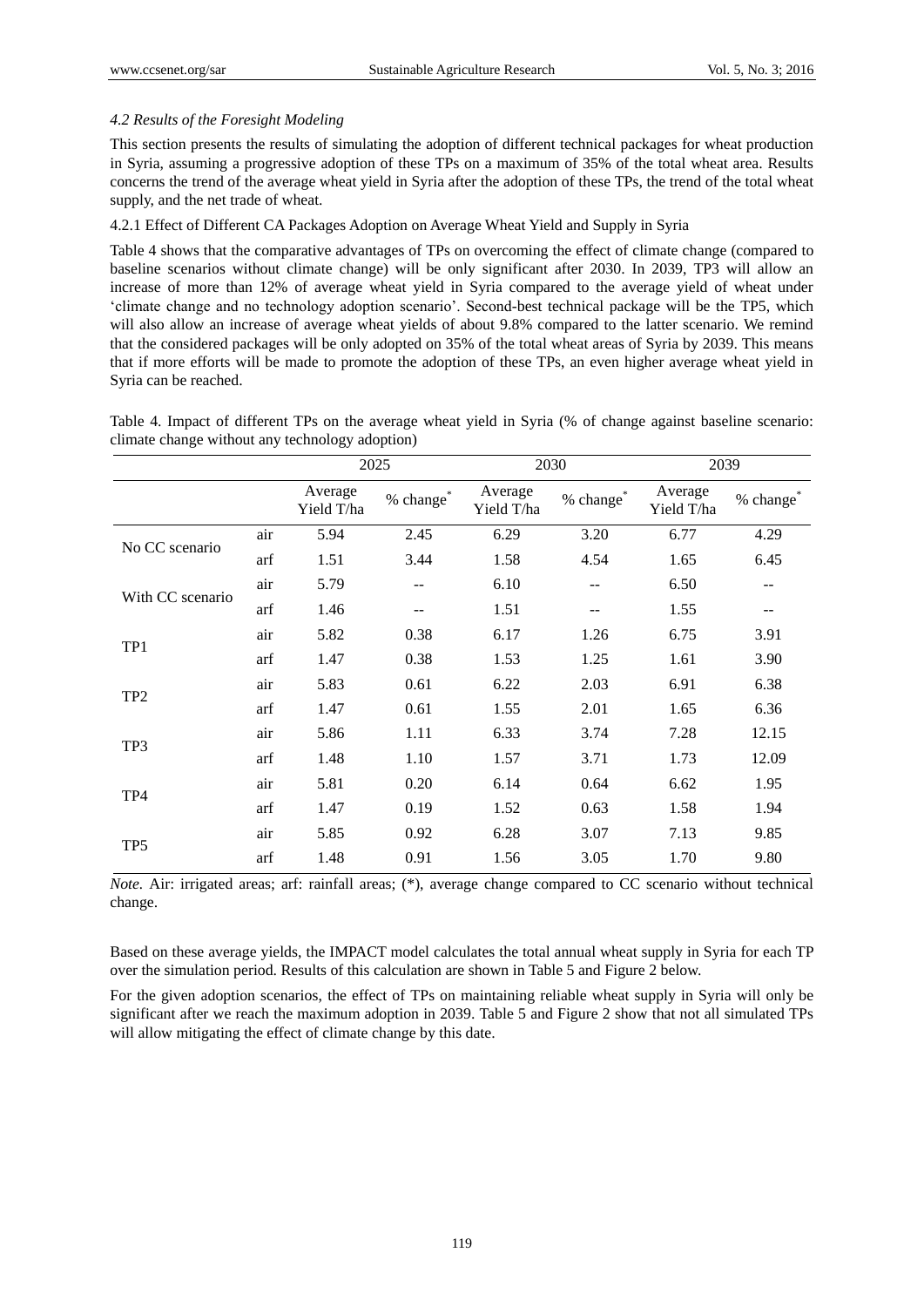|                 | 2025                                    |                                           |                                         | 2030                                    | 2039                                    |                                         |  |
|-----------------|-----------------------------------------|-------------------------------------------|-----------------------------------------|-----------------------------------------|-----------------------------------------|-----------------------------------------|--|
|                 | <b>Tot Supply</b><br>$(000 \text{ mt})$ | $%$ change*<br>compared to<br>CC scenario | <b>Tot Supply</b><br>$(000 \text{ mt})$ | % change*<br>compared to CC<br>scenario | <b>Tot Supply</b><br>$(000 \text{ mt})$ | % change*<br>compared to<br>CC scenario |  |
| No CC           | 6194.78                                 | 3.16                                      | 6624.67                                 | 4.15                                    | 7185.70                                 | 5.81                                    |  |
| <b>GFDL</b>     | 6004.88                                 | 0.00                                      | 6360.67                                 | 0.00                                    | 6790.88                                 | 0.00                                    |  |
| TP <sub>1</sub> | 6027.82                                 | 0.38                                      | 6440.81                                 | 1.26                                    | 7055.89                                 | 3.90                                    |  |
| TP <sub>2</sub> | 6041.44                                 | 0.61                                      | 6489.31                                 | 2.02                                    | 7222.96                                 | 6.36                                    |  |
| TP3             | 6071.17                                 | 1.10                                      | 6597.69                                 | 3.73                                    | 7613.31                                 | 12.11                                   |  |
| TP <sub>4</sub> | 6016.54                                 | 0.19                                      | 6401.16                                 | 0.64                                    | 6922.97                                 | 1.95                                    |  |
| TP <sub>5</sub> | 6059.67                                 | 0.91                                      | 6555.29                                 | 3.06                                    | 7457.59                                 | 9.82                                    |  |

Table 5. Impact of different TPs on the total wheat supply in Syria (% of change against baseline scenario)

*Note.* mt: Metric tons. (\*) change against baseline scenario: climate change (GFDL) without any technology adoption.



Figure 2. Impact of different CA TPs on the total wheat supply in Syria (% change compared to the baseline scenario of CC without any technology change)

Adoption scenario of the TP2 (mulching + 30 Kg N/ha + early planting) provides similar results to the no CC scenario in terms of total wheat supply in Syria. The fertilizers dose and early planting techniques simulated in TP2 are already common practices in Syria. A simple adoption of the mulching technique will then provide very good results in terms of mitigating the effect of climate change in the wheat sector.

On the other hand, TPs 3 and 5 provide the best results in terms of enhanced total wheat supply compared to the climate change scenario. In fact, IMPACT results show that TP3 generate a total wheat supply 12% higher than the total wheat supply which will be obtained with CC and no technology adoption scenario. This percentage will be around 10% for the TP5. A common feature of the TPs 3 and 5 are the late planting technique (combined with either mulching or raised bed: enhanced soil/water management techniques).

4.2.2 Long-Term Net Trade of Wheat in Syria under Different CA Scenarios

Based on the annual average wheat yields and total wheat supply, we also calculated the net trade of wheat in Syria under different CA scenarios. The calculation of Net trade is based on both the total wheat supply (which is supposed to be affected by our TPs scenarios) and demand (which will be affected by the socioeconomic scenarios considered in IMPACT simulations).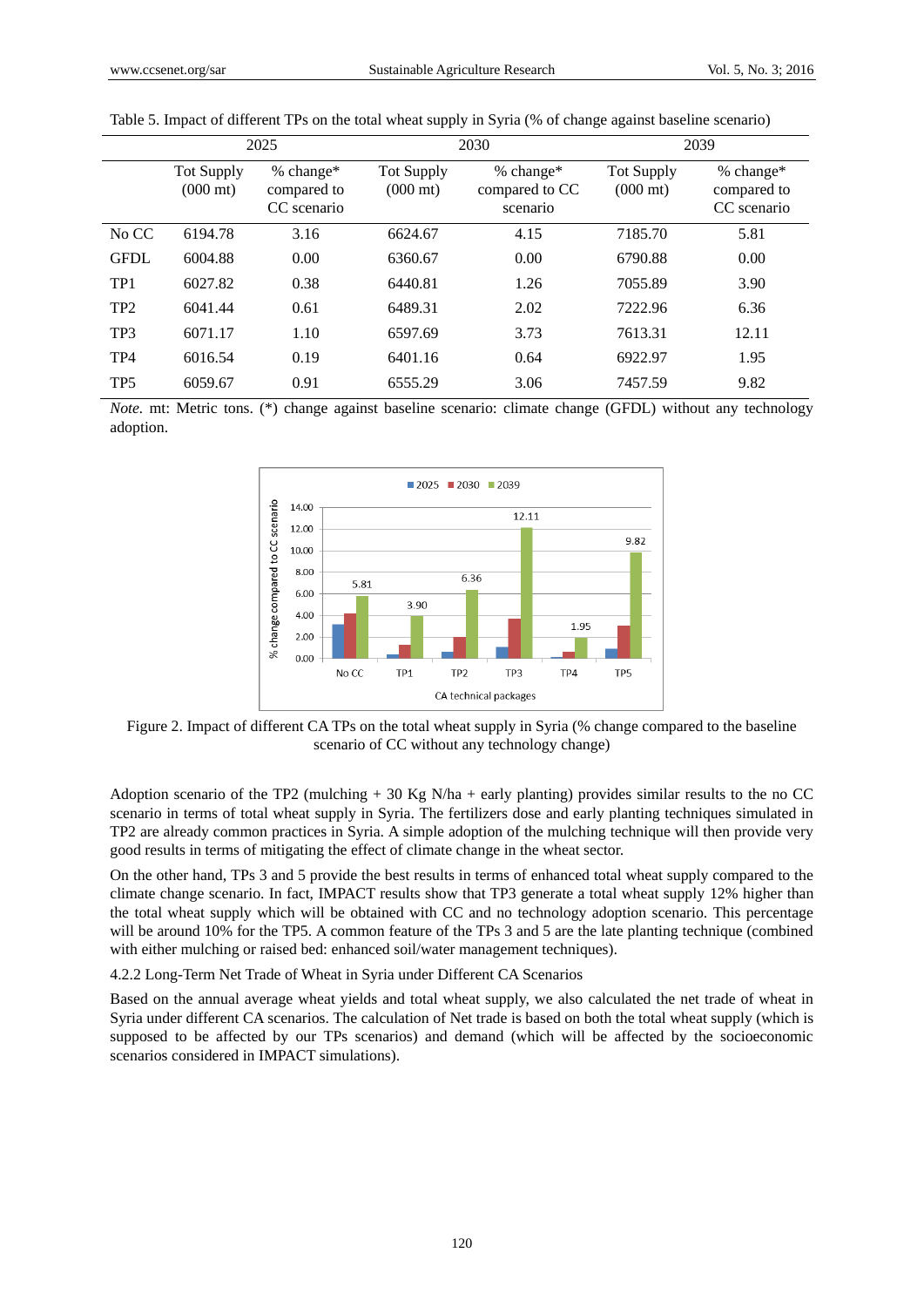|                 | 2025                                       |                                           |                                  | 2030                                      | 2039                             |                                           |  |
|-----------------|--------------------------------------------|-------------------------------------------|----------------------------------|-------------------------------------------|----------------------------------|-------------------------------------------|--|
|                 | Net trade<br>balance<br>$(000 \text{ mt})$ | $% change*$<br>compared to CC<br>scenario | Net trade<br>balance (000<br>mt) | $% change*$<br>compared to<br>CC scenario | Net trade<br>balance (000<br>mt) | $% change*$<br>compared to<br>CC scenario |  |
| <b>GFDL</b>     | $-124.02$                                  | 0.00                                      | $-425.00$                        | 0.00                                      | $-1133.60$                       | 0.00                                      |  |
| TP1             | $-101.14$                                  | $-22.63$                                  | $-345.07$                        | $-23.16$                                  | $-869.39$                        | $-30.39$                                  |  |
| TP <sub>2</sub> | $-87.55$                                   | $-41.65$                                  | $-296.71$                        | $-43.23$                                  | $-702.82$                        | $-61.29$                                  |  |
| TP3             | $-57.91$                                   | $-114.18$                                 | $-188.63$                        | $-125.30$                                 | $-313.66$                        | $-261.40$                                 |  |
| TP <sub>4</sub> | $-112.39$                                  | $-10.35$                                  | $-384.62$                        | $-10.50$                                  | $-1001.90$                       | $-13.14$                                  |  |
| TP <sub>5</sub> | $-69.37$                                   | $-78.77$                                  | $-230.91$                        | $-84.05$                                  | $-468.91$                        | $-141.75$                                 |  |

Table 6. Effect of different CA TPs on the long term trade balance of wheat in Syria

Note. Negative value indicates that the net trade will be reduced with this value; mt: Metric tons; (\*)change against baseline scenario: climate change (GFDL) without any technology adoption.

The dominance of TPs 3 and 5 is once again confirmed through the net trade values. In fact, even though Syria was considered from the rare MENA countries with positive wheat net trade in the past decade; its situation is expected to change in the coming decades, especially under the current (and expected) unfavorable socioeconomic (demographic and economic growth) scenarios. Results show that in 2025, the net trade imbalance under all CA TPs scenarios will be lower than the net trade imbalance under CC/no-technology improvement scenario. By 2025 TPs 3 and 5 will help to reduce the net trade imbalances with 114% and 78% respectively. In 2039 (where the gap between supply and demand is expected to be 9 times higher than 2025), these values are expected to be respectively 261% and 141%.

### **5. Concluding Remarks and Policy Implications**

The objective of the current study is to estimate the long term effect of different improved wheat practices on mitigating the effect of CC in the MENA region for wheat-based systems. The research methodology was based on country-level bio-economic modeling of a set of conservation agriculture scenarios. Results of this study were very insightful and can be used to generate many policy implications.

First, from the biophysical perspective, it seems again that water is the most limiting factor in the region for wheat production. Mulching techniques and raised bed, which are supposed to be two enhanced techniques allowing for a better management of the soil moisture and fertility, gave the best results in terms of long term wheat yields.

Second, from an economic perspective, the results of the current paper proves the high potential and wide scope of CA to enhance agricultural yields and food security in the arid areas of MENA region. As an example, the 12% increase in wheat supply in Syria due to TP3, is equivalent to two times the annual wheat imports of Jordan (neighboring MENA country). If such productive technologies can be generalized in appropriate agro-ecological areas of the most wheat productive countries of the region, the impact on overall food imports of the region can decrease significantly. Note that we assumed these techniques to be only adopted at 35% of the total wheat areas in Syria. For these reasons and many others, it is time for policy makers in the region to consider CA in their adaptation strategies and to intensively promote it.

For a durable continuous shift from conventional agriculture to CA in MENA, the change in paradigms needs commitment and behavior of all concerned stakeholders (ICARDA, 2011). In fact, CA researchers, extension agents and farmers need to learn how to motivate policy-makers, institutional leaders, politicians, private sector, donors and international agencies to influence policy makers creating an environment in which CA systems can flourish (ICARDA, 2011). In many cases it is not a case of creating subsidies to promote CA, but rather to remove policies that hinder the adoption of sustainable practices – for instance subsidies on tillage equipment.

## **Acknowledgement**

This work was undertaken as part of, and funded by, the CGIAR Research Program on Policies, Institutions, and Markets (PIM) led by the International Food Policy Research Institute (IFPRI). Authors also acknowledge the efforts Made by Dr. Moeller Carina in APSIM parameterization, testing, and application for the conditions of Tel Hadya (Syria), as well as the assistance provided by Dr. Prakash Dixit for the APSIM simulations used in this paper.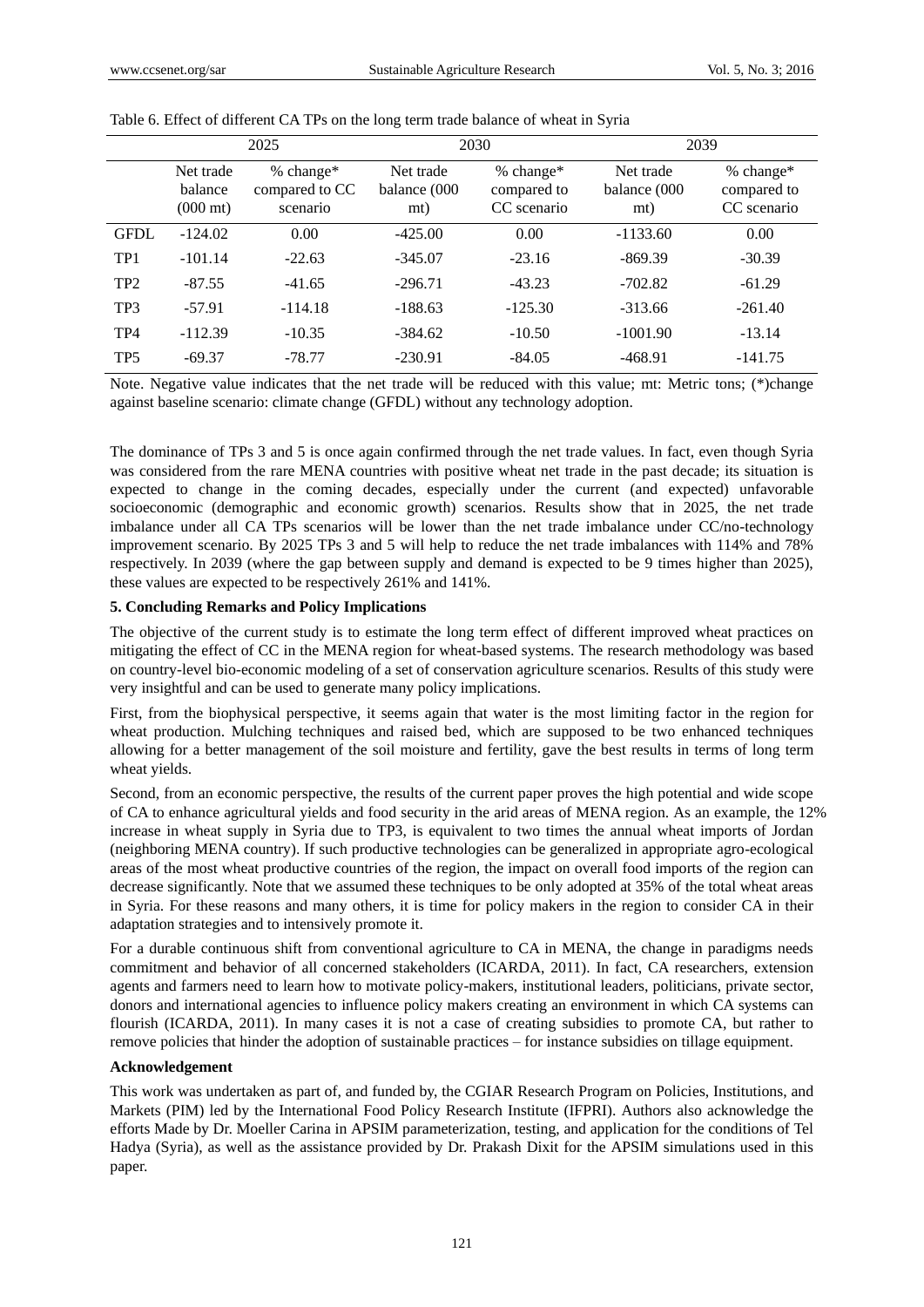#### **References**

- African Conservation Tillage Network (ACT), 2011, Conservation Agriculture (CA) for food security, ACT-Update Newsletters Vol. 2, May 1, 2011,
- Anderson R. (2005). A Multi-Tactic Approach to Manage Weed Population Dynamics in Crop Rotations. *Agronomy Journal, 97*(6), 1579-1583.<http://dx.doi.org/10.2134/agronj2005.0194>
- Baker, C. J., Saxton, K. E., & Ritchie, W. R. (1996). No-tillage seeding: science and practice. *The Journal of Agricultural Science, 129*(4), 495-496.<http://dx.doi.org/10.1017/S0021859697224974>
- Bessam, F., & Mrabet, R. (2001). Time influence of no tillage on organic matter and its quality of a vertic Calcixeroll in a semiarid area of Morocco. Garcia-Torres et al. (eds). In: proceedings of International Congress on Conservation Agriculture. Madrid, Spain. October 1-5, 2001.
- Boisgontier D., Bartholomy P., & Lescar, L. (1994). Feasibility of minimum tillage practices in France. In: Proceedings of the EC-Workshop-I-, Experience with the applicability of no-tillage crop production in the West-European countries, WissenschaftlicherFachverlag, Giessen, 27-28 June 1994; pp. 81-91.
- Bourarach, H. E. (1989). Mécanisation du travail du sol en céréaliculture pluviale : performances techniques et aspects économiques dans une région semi-aride au Maroc. Thèse de Doctorat en Sciences Agronomiques, IAV Hassan II, Rabat 123 p.
- Boulal, H., El Mourid, M., Ketata, H., & Nefzaoui, A. (2014). Conservation agriculture in North Africa. In. Jat et al. (Edts). Conservation agriculture: Global prospects and challenges. CABI –International, ISBN 978-1-78064-259-8. Pp.293-310[. http://dx.doi.org/10.1079/9781780642598.0293](http://dx.doi.org/10.1079/9781780642598.0293)
- COMTRADE. (2014). *COMTRADE Database*. Retrieved from<http://comtrade.un.org/>
- Corbeels, M., de Graaff, J., Ndah, T. H., Penot, E., Baudron, F., Naudin, K., … Adolwa, I. S. (2014). Understanding the impact and adoption of conservation agriculture in Africa: A multi-scale analysis. *Agriculture, Ecosystems & Environment, 187*, 155-170. http://dx.doi.org/10.1016/j.agee.2013.10.011
- Dixit, P. N., & Telleria, R. (2015). Advancing the climate data driven crop-modeling studies in the dry areas of Northern Syria and Lebanon: an important first step for assessing impact of future climate. *The Science of the Total Environment, 511*, 562-75. http://dx.doi.org/10.1016/j.scitotenv.2015.01.001
- Dycker, J., & Bourarach, E. H. (1992). Energy requirements and performances of different soil tillage systems in the Gharb and Zaër regions. Proceedings of international seminar on tillage in arid and semiarid areas. April 1992. Rabat, Morocco. pp. 373-390.
- European Conservation Agriculture Federation (ECAF), October 2014, Retrieved from [http://www.ecaf.org/index.php?option=com\\_content&task=view&id=12&Itemid=27.](http://www.ecaf.org/index.php?option=com_content&task=view&id=12&Itemid=27)
- El-Brahli, A, Bahri, A., & Mrabet, R. (2001). Résultats des essais d"introduction des techniques de conservation de I'eau chez les agriculteurs dans la région de la Chaouia (Maroc). Actes des 1eres journées de Rencontres Méditerranéennes sur le Semis Direct. Mrabet et al. (eds). Settat, 22-23 Octobre 2001.
- El-Brahli. A., Bouzza, A., & Mrabet, R. (1997). Stratégie de lutte contre les mauvaises herbes dans plusieurs rotations céréalières en conditions de labour et de non labour. Rapport d'activité 96-97. INRA Centre Aridoculture Settat, Maroc.
- El-Brahli, A., Mrabet, R. & Bahri, A. (2000). Potentialités et conditions d'adaptation de la rotation triennale dans les zones semi-arides. Rapport Projet FAO-DAF, Ministère de l'agriculture, du développement rural et des pêches maritimes. 40p.
- Food and Agriculture Organization (FAO). (2014). Conservation Agriculture. FAO document repository. Retrieved from <http://www.fao.org/ag/ca/1a.html>
- ICARDA. (2011). Conservation agriculture: opportunities for intensifying farming and environmental conservation (A synthesis of research and trials with smallholder farmers in drylands systems; benefits and constraints to adoption. Farmer experiences and potential for uptake in Iraq, Syria,
- IFPRI. (2014). Food security in a world of natural resource scarcity: the role of agricultural technologies. Washington, DC.
- Khan, M. A., Iqbal, M., Jameel, M., Nazeer, W., Shakir, S., Aslam, M. T., & Iqbal, B. (2011). Potentials of Molecular Based Breeding to Enhance Drought Tolerance in Wheat (Triticumaestivum L.). *African Journal of Biotechnology, 10*(55), 11340-11344.
- Lamarca, C. C. (2000). Les fondements d"une agriculture durable, PANAM (p. 317).
- Moeller, C., Sauerborn, J., de Voil, P., Manschadi, A. M., Pala, M., & Meinke, H. (2013). Assessing the